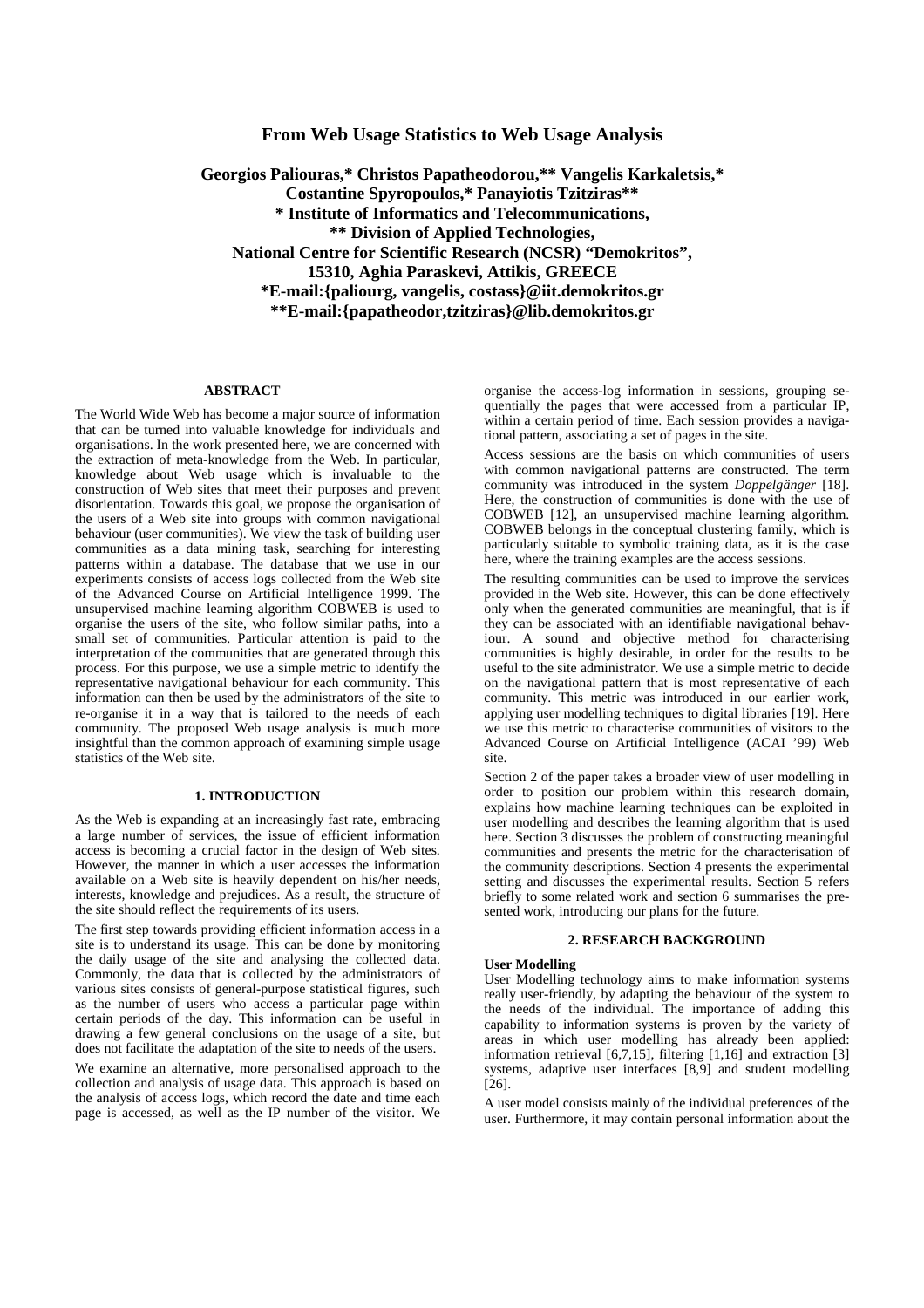user, such as his/her age, occupation, etc. The latter type of information is not directly necessary for the adaptation of the system to the user, but may be used to categorise the user into a *stereotype*, which in turn allows the system to anticipate some of the user's behaviour. Stereotypes have been introduced in [24], as a means of organising the users of the system into meaningful groups. For instance, a stereotype might state that "graduate students follow a particular path, through the site of ACAI '99, leading to the page on student grants." Thus, a stereotype characterises groups of users, with common behaviour. The characterisation of the group is based on personal information included in the models of the participating users.

Personal information about the users of a system is not always available and therefore the construction of user stereotypes may not be possible. This is especially true of visitors to a Web site. In that case, the organisation of users into groups with common interests can still be useful. Such a group of users is termed a *user community* and corresponds to a stereotype missing the personal information. Clearly, the loss of information in the transition from stereotypes to communities is not without cost. A stereotype can be used to predict the preferences of a user, even when he/she has not explicitly stated any of them. This is not possible with communities, which can only be used to extend/modify an existing user model. Despite that, user communities can be used in several ways to improve the quality of service provided by the information system.

### **Learning from user models**

Machine learning methods have been applied to user modelling problems, mainly for acquiring models of individual users interacting with an information system, e.g. [5,10,22]. In such situations, the use of the system by an individual is monitored and the collected data are used to construct the model of the user, i.e., his/her individual requirements.

We are concerned with a higher level of generalisation of the users' interests: the construction of user communities. One approach to the construction of user communities is by generalising the properties of user models. This approach requires the prior construction of personal user models, which can be done either manually or automatically. However, it is not always possible to identify individual users who visit a Web site, unless the site can only be accessed by registered users. Furthermore it does not seem necessary to construct the intermediate level of models, i.e., the personal user models. One can construct the communities directly from access sessions, by identifying common navigational patterns across different IP numbers. This approach is followed in this paper.

The choice of learning method for the construction of stereotypes and communites depends largely on the type of training data that are available. The main distinction in machine learning research is between *supervised* and *unsupervised* learning methods. Supervised learning requires the training data to be preclassified. This usually means that each training item (*example*) is associated with a unique label, signifying the category in which the item belongs. In our case, this would mean that each user model or access session must be associated with a pre-defined community or stereotype label. Given these data, the learning algorithm builds a characteristic description for each category, covering the examples of this category, i.e., the users belonging in the category, and only them, i.e., none of the users of other categories. The important feature of this approach is that the category descriptions are built conditional to the preclassification of the examples in the training set. In contrast, unsupervised learning methods do not require preclassification of the training examples. These methods form clusters of examples, which share common characteristics. When the cohesion of a cluster is high, i.e., the examples in it are very similar, it is labelled as a category.

Supervised learning seems most appropriate for the construction of user stereotypes, i.e., the characteristic description of user

groups based on personal information about the users. In contrast, the construction of user communities is a typical unsupervised learning task. In the work presented here, we have chosen to concentrate on the construction of user communities, since the collection of personal information about the visitors of a Web site is problematic.

Unsupervised learning tasks have been approached by a variety of methods, ranging from statistical clustering techniques to neural networks and symbolic machine learning. In this work, we have opted for a symbolic learning method, because we are interested in the comprehensibility of the results. The branch of symbolic machine learning that deals with unsupervised learning is called *conceptual clustering* and a popular representative of this approach is the algorithm COBWEB.

# **Learning algorithm**

The algorithm that we use in this work performs *conceptual clustering*. Conceptual clustering is a type of learning by observation that is particularly suitable for summarising and explaining data. *Summarisation* is achieved through the discovery of appropriate clusters, which involves determining useful subsets of an object set. In unsupervised learning, the object set is the set of training examples, i.e., each object is an example. *Explanation* involves *concept characterisation*, i.e., determining a useful concept description for each cluster.

COBWEB is an incremental algorithm that uses hill-climbing search to obtain a concept (cluster) hierarchy, partitioning the object space. The term incremental means that objects are incorporated into the concept hierarchy as they are observed. The hill-climbing search makes use of a heuristic called *category utility* [13], which is a probabilistic measure of the cohesion of a cluster of objects.

Each object is a vector of feature-value pairs. In our case, the objects are the access sessions coded appropriately into binary feature vectors. We examine two different ways of encoding the objects: one in which each feature corresponds to a page in the site and one in which each feature is a transition from one page to another. The presence of a page or a transition within a session is signified by the value 1 for the corresponding binary feature. Features in such an encoding can be viewed as components of the path recorded in a session. For convenience, we will henceforth refer to the features in this particular problem as *path components.*

COBWEB is an efficient and flexible algorithm. The complexity of the incorporation of an object in a hierarchy is quadratic to the nodes of the derived hierarchy. Since the size of the hierarchy is log-linearly related to the size of the object set, COBWEB is scalable to large training sets. The algorithm can also deal with missing feature values. However, COBWEB depends on its incremental character, i.e., it is dependent on the order of the observed objects.

# **3. MEANINGFUL COMMUNITIES**

The clusters generated by COBWEB, represent the user communities. The question that arises is whether there is any meaning in the derived communities. Since there is no personal information available about the users, the construction of stereotypical descriptions for the communities is not possible. The only information available is the navigational behaviour of the users in each community. Thus, the natural way to construct meaningful communities is by trying to identify navigational patterns that are representative of the participating users. Ideally, we would like to be able to construct a prototypical model for each community, which is representative of the participating users and significantly different from other communities.

The construction of prototypical models for the communities is a problem in itself. We use a metric to decide on the representative navigational pattern for each community. This metric measures the increase in the frequency of a path component (a page or a transition) within a community, as compared to the default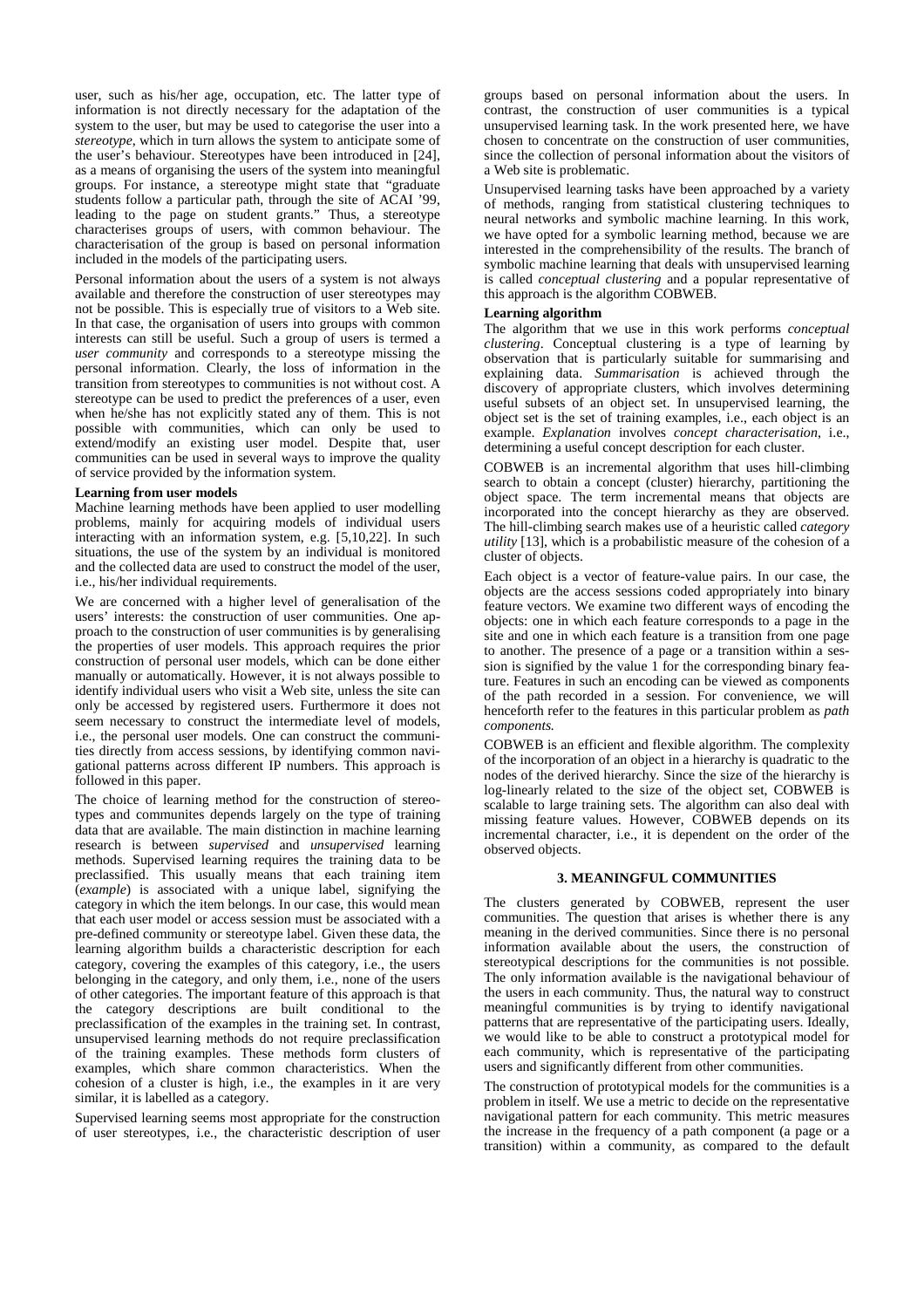frequency in the whole data set. In [4] the increase in frequency was used as an indication of the increase in the predictability of a feature within the community. Given a component *c*, with default frequency  $f_c$ , if the frequency of this component within a community  $i$  is  $f_i$ , the metric is defined as a simple difference of the squares of the two frequencies:

$$
FI_c = f_i^2 - f_c^2
$$

FI stands here for Frequency Increase. Clearly, when  $FI_c$  is negative there is a decrease in frequency and the corresponding path component is not representative of the community. The definition of a representative component for a community, is simply that  $FI_c > \alpha$ , where  $\alpha$  is the required extent of frequency increase. The question that arises is how large the increase should be in order for the path component to be considered as a characteristic one for a community.

In order to see the impact of the parameter on the characterisation of the communities, we vary  $\alpha$  and measure two properties of the generated community descriptions:

*Coverage:* the proportion of components covered by the descriptions. Some of the components will not be covered, because their frequency will not have increased sufficiently.

*Overlap:* the amount of overlap between the constructed descriptions. This is measured simply as the ratio between the total number of components in the descriptions and the number of distinct components that are covered.

#### **4. CASE STUDY**

## **4.1 Experimental setting**

# **Experimental setting**

User communities are constructed by COBWEB as clusters of the sessions extracted from the access logs of the Advanced Course on Artificial Intelligence (ACAI '99) Web site (http://www.iit.demokritos.gr/skel/eetn/acai99/). The log files consisted of almost 5200 Web-server calls (log file entries) and covered the period between 7 and 26 of May 1999. Each log entry recorded a visitor's access date and time, its computer IP address and domain name, and the target page (URL). In order to construct a training dataset for COBWEB, the data in the log files were pre-processed in two ways:

1.Access sessions were extracted.

2.Two alternative encodings were defined to turn the paths recorded in the access sessions into feature vectors.

Extracting access sessions from log files is a complex procedure, in which uncertainty plays significant role. Our methodology is a variant of the log pre-processing phase described in [25]. This process involves the following stages:

1.Group the logs by date and IP address.

2.Define a time-threshold in which the transition from one page to another is "acceptable".

3.Group the pages accessed by the same IP address using the defined time-threshold, to form a session.

In order to define the time-threshold, we created the frequency distribution of the page transitions in minutes. According to this distribution, transitions from one page to another, that are done with a time interval longer than one hour, have almost zero frequency. Thus, a sensible definition for an access session is a sequence of page transitions for the same IP address, where each transition is done at a time interval smaller than one hour. Based on this definition, our log files consisted of 1006 access sessions.

Regarding the encoding of access sessions into feature vectors, we examined two alternative approaches. In the first approach each feature in the feature vector represented the absence or presence of a particular page of the Web site in the session. As there were 41 pages in the site that were visited at least once, the feature vector consisted of 41 binary features. In the alternative encoding, we used transitions between pages, rather than individual pages as the basic path components. Clearly the number of all possible transitions between 41 pages is prohibitively large. Even the number of different transitions that appear in the log files is very large. Thus, we needed a method to reduce the number of features used in this encoding. This reduction was achieved by examining the frequency distribution of the transitions from one page to another (Fig. 1). As can be seen in Fig. 1, the distribution is highly skewed, i.e., there is a small number of



Only the leftmost part of the distribution is shown here. The vertical line corresponds to the cut-off point that was chosen. Transitions to the left of this point appear at least 20 times in the dataset.

very frequent transitions. We decided on a cut-off frequency of 20, which was the point where the distribution was becoming flat. Additionally we removed all transitions from a page to itself. As a result, 27 transitions survived this selection and were used to form the binary feature vector.

#### **Results**

In the first experiment we adopted a zero-order approach, looking at the Web pages that are included in each session. As explained above, the feature vector in this experiment included 41 binary features, representing the presence or absence of a page in the session. COBWEB was run on the 1006 sessions encoded in this way and generated a hierarchy of 1752 nodes. Starting at the top node and moving down the hierarchy, the set of 1006 sessions is divided into two non-overlapping subsets, each of which is subdivided into three smaller subsets. Thus, at the second level of the hierarchy there are six clusters of sessions. This is a manageable number of clusters to examine the characteristics of the communities that have been formed by COBWEB. For this set of clusters, we used the FI measure to select the most representative web pages for each community and varied the pruning parameter  $\alpha$ , measuring the coverage of the communities and the overlap between their descriptions. Figures 2 and 3 present the results of this experiment.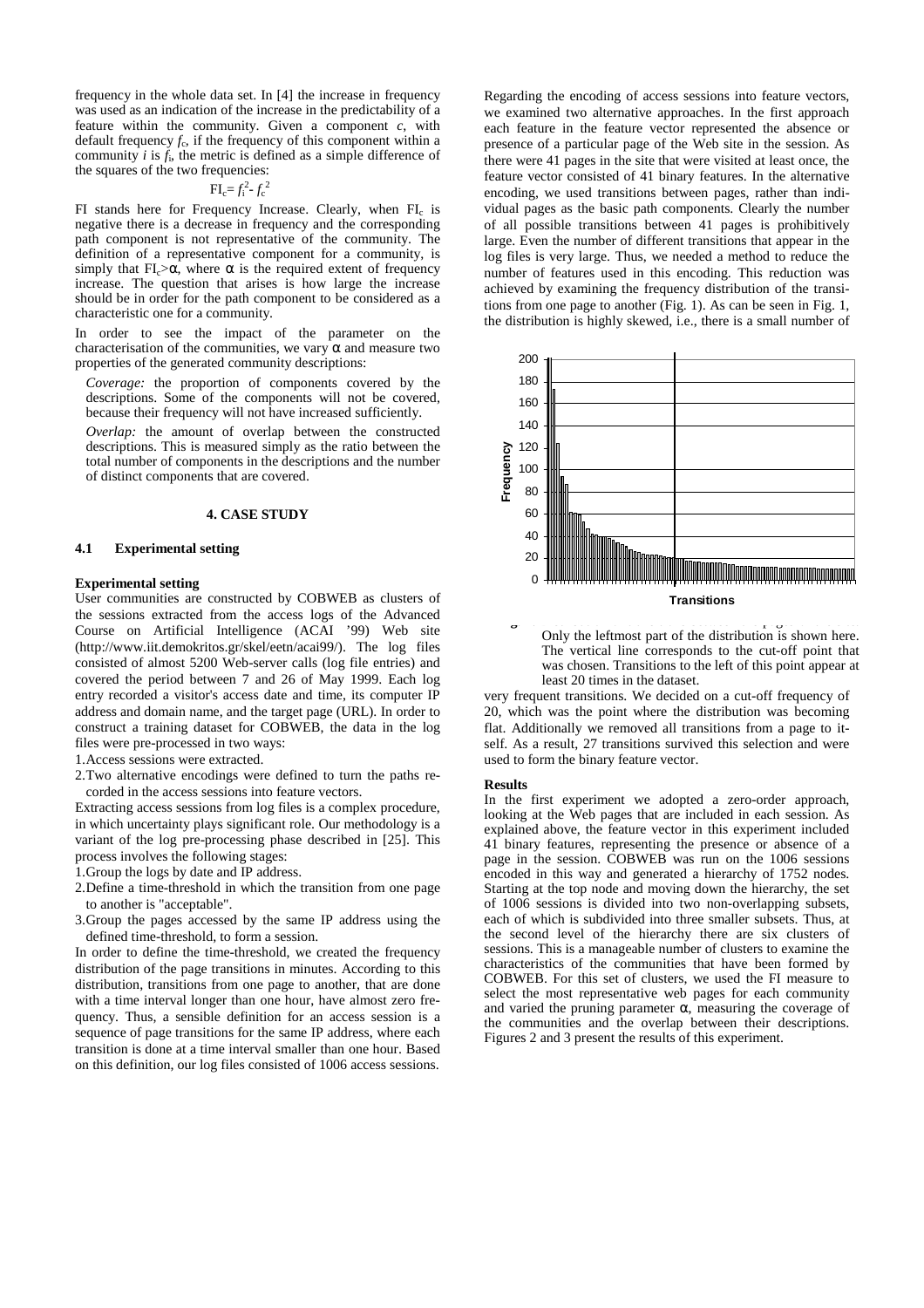



Fig. 3. Overlap between the communities generated at the second level of the hierarchy, using pages as features.

As expected, the coverage decreases, as the criterion for keeping a page in the representative description of a community becomes stricter. At the same time, the overlap between the community descriptions increases, as the average community size decreases, due to a higher level of pruning. In order to examine the quality of the community descriptions that were generated, we chose a small value of  $\alpha$  ( $\alpha$ =0.05), which provides high coverage and relatively low overlap, and looked at the descriptions of the six communities. Table 1 shows these descriptions.

**Table 1.** Community descriptions for the second level of the hierarchy, using pages as features.

| <b>Community</b><br>(size) | Pages                                                                |
|----------------------------|----------------------------------------------------------------------|
| A(191)                     |                                                                      |
| B(108)                     | 31,1,30                                                              |
| C(492)                     |                                                                      |
| D(85)                      | 1,22,20,31,27,28,7                                                   |
| E(52)                      | 1,31,22,27,20,2,19,30,9,28,10,23,24,7,15,29,3,14,26,17,11,<br>12,25, |
| F(78)                      | 1,24,19,23,22,25,31,10,30,14                                         |

The first three (A,B,C) and the last three (D,E,F) communities are siblings. In the second column of the table, the pages in each community description are provided in decreasing order of FI, i.e., the most representative pages are near the beginning of the list. Community A serves as a filter for the users that access a small number of pages (typically one). There does not seem to be a particular preference for some pages within this community. Community C groups a large number of users who visited only the first page of the site. In general the three first sibling communities consist of short sessions. The longer sessions are assigned to the last three communities, which are hardly differentiable by the descriptions that are generated. Thus, the main conclusion of this experiment is that looking at the sessions as bags of pages does not help in analysing the navigational behaviour of the visitors of the site.

This observation has led us to consider a different representation of the paths recorded in an access session. Instead of using pages as the path components, we examined the transitions between pages. In section 4 we explained how 27 such transitions were chosen to make up the binary feature vector. COBWEB was run again on the data and generated a hierarchy of 1888 nodes. Focusing again at the top nodes of the hierarchy, the set of 1006 sessions was first split into three subsets, which where further subdivided into eight subsets on the second level. We concentrated our analysis on this set of eight clusters. Figures 4 and 5 show the way in which the coverage and the overlap in the community descriptions varies with the pruning parameter  $\alpha$ .



**Fig. 4.** Coverage of the communities generated at the second level of the hierarchy, using transitions as features.



**Fig. 5.** Overlap between the communities generated at the second level of the hierarchy, using transitions as features.

The results in this second experiment are very different from the first. After a steep fall at the beginning, the coverage of the community descriptions decreases very slowly. Similarly, the overlap between the descriptions remains relatively stable as the pruning parameter increases. Furthermore, the overlap is lower than in the first experiment.

Choosing the same pruning threshold  $(\alpha=0.05)$  as in the first experiment, where the overlap is at its minimum and the coverage is still high, we examined the actual community descriptions. Table 2 shows the descriptions of the eight communities.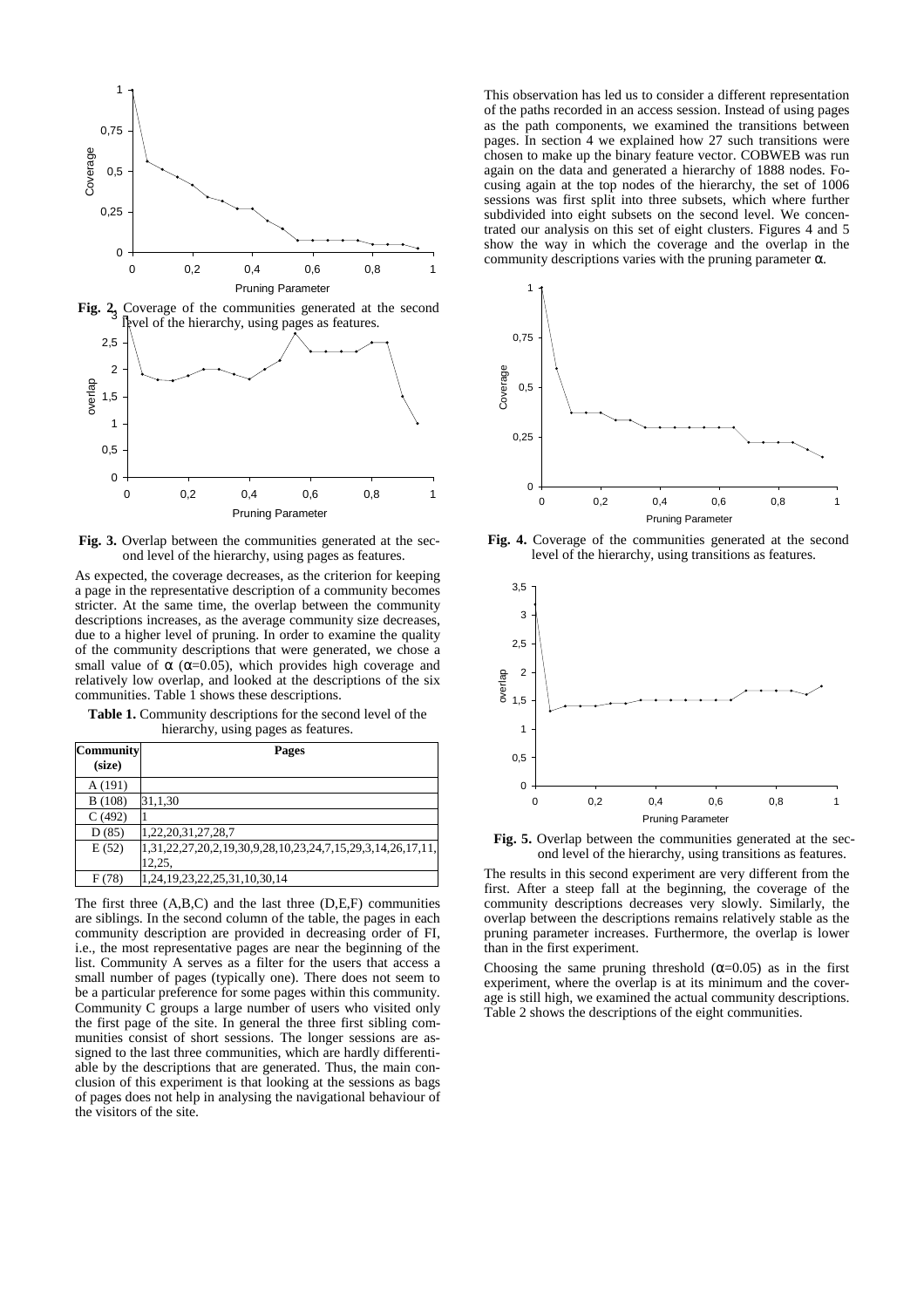**Table 2.** Community descriptions for the second level of the hierarchy, using transitions as features.

| <b>Community</b><br>(size) | <b>Transitions</b>                     |
|----------------------------|----------------------------------------|
| A(659)                     |                                        |
| B(72)                      | 24→25, 23→24, 1→24, 1→19, 19→23        |
| C(41)                      | 1→22, 22→20, 20→31, 31→27, 27→7, 19→23 |
| D(37)                      | $22 + 31, 1 + 22$                      |
| E(36)                      | $22 + 27, 1 + 22$                      |
| F(84)                      | $1+30$                                 |
| G(11)                      | $1+30, 8+1, 1+8$                       |
| H (66)                     | $30 + 31, 1 + 30$                      |

The eight communities are separated into siblings as follows: (A,B), (C,D,E) and (F,G,H). The first community is very large and does not have a representative description. It clusters together mainly empty sessions, including the large number of sessions, in which only the first page of the site was visited. The description of the other communities consists of sequences of page transitions, sorted in decreasing order of FI. The first observation is that there are clear differences between the description of different communities. More interestingly, however, the transitions in most of the communities seem to make up paths through the pages. This is not imposed by the representation, which encodes transitions between pairs of pages, rather than complete paths. The representative paths for the communities express very interesting navigational patterns. For instance, the users of the large community B, seem in general to follow the path: (1➔19➔23➔24➔25). Page 24 contains registration information for ACAI '99 and page 25 is the registration form. Thus, the community consists of visitors who are interested in registering for ACAI '99. This observation can be utilized in several ways by the administrator of the site, e.g. by adding a direct link from page 1 to page 25, or by suggesting a transfer to page 25, once the transition from page 1 to page 19 is observed.

# **5. RELATED WORK**

This paper proposes the organisation of the users of a Web site into groups, exploiting user modelling and machine learning techniques. Machine learning methods have been applied to user modelling problems, mainly for acquiring models of individual users interacting with an information system. Such techniques are used by systems like FAB [1], IDL [11], Syskill & Webert [21] and Amalthea [17]. The main goal of these systems is to learn and revise user profiles as well as to propose interesting information to a user. WebWatcher [14] is an agent that suggests direct access to specific pages of a Web site that may be of particular interest to the user. LIRA [2] is an agent that autonomously searches the World Wide Web for interesting Web pages.

There are two main approaches for grouping users exploiting user modelling techniques: community and stereotype modelling [20]. Concerning the construction of user communities there are two main approaches. In the first one the user models themselves are used to reason about the interests of a new user. For instance, we could search for an old user B who shares most of his interests with the interests of the new user A and then use the user model of B to suggest extensions to the model of A. This type of reasoning is called *instance-based* and does not involve any learning, in the sense of drawing general rules from the data. The algorithm that is mostly used for this type of reasoning is called k-nearest-neighbour. The information systems that are based on this approach are called *recommender or collaborative filtering systems* [1,23].

The second approach for constructing user communities is to perform some kind of clustering. Although clustering seems a computationally expensive task compared to the case-based approach, this is not a real problem since communities change far less often than individual user models. On the other hand

communities can be very useful since they can be used to reorganise the site in a way that is tailored to the needs of the users. However, this can be done effectively, only when the generated communities are meaningful. That's why we examined the use of the Frequency Indicator metric to characterise communities of visitors to the ACAI '99 Web site.

Although the clustering approach has already been used for the construction of communities [18], this is the first time, as far as we know, that meaningful community descriptions are generated for the visitors of a Web site.

### **6. CONCLUSIONS**

This paper has described an approach to the analysis of Web usage data that goes beyond the widely-used Web usage statistics. The work presented here belongs in the research area of data mining as applied to data on the Web (also referred to as Web mining). The aim of the work is to identify communities of Web users that exhibit similar navigational behaviour with respect to a particular Web site. Towards this goal we have employed techniques from the areas of machine learning and user modelling. We have evaluated our method on the Web site of the Advanced Course on Artificial Intelligence 1999 and have shown how interesting navigational patterns can be discovered and utilised, in order to improve the services provided in the site. The work presented here has raised numerous issues for further work. One such issue is the representation of training cases for the learning algorithm. We have shown the advantages of using page transitions, rather than treating access sessions as bags of pages. However, we have not considered higher-order representations that may give even more interesting results. A thorough

study of the appropriate representation is necessary. However, the main source of open questions is the utilisation of the results generated by an approach such as the one presented here. Concrete suggestions on the modification of the site is one option. An interesting alternative, is the construction of adaptive Web sites, which modify their behaviour according to the community in which they classify their visitors.

In conclusion, we believe that the employment of machine learning and user modelling techniques for web usage analysis is a very promising solution to the problem of making access to online information more efficient. This issue is becoming crucial as the size of the Web increases at breathtaking rates.

#### **References**

[1] M. Balabanovic and Y. Shoham, "Content-Based, Collaborative Recommendation," *Communications of the ACM,* Vol. 4, No. 3, 1997, pp. 66-72.

[2] M. Balabanovic and Y. Shoham, "Learning Information Retrieval Agents: Experiments with Automated Web Browsing," *Proceedings of AAAI Spring Symposium on Information Gathering from Heterogeneous, Distributed Resources*, Stanford, CA 1995.

[3] E. Benaki, V. Karkaletsis, and C.D. Spyropoulos, "Integrating User Modelling Into Information Extraction: The UMIE Prototype" *Proceedings of the User Modelling conference UM'97*, 1997, pp.55-57.

[4] G. Biswas, J.B. Weinberg, and D. Fisher, "ITERATE: A Conceptual Clustering Algorithm for Data Mining*," IEEE Transactions on Systems, Man and Cybernetics,* Vol. 28, 1998, pp. 100-111.

[5] E. Bloedorn, I. Mani, and T.R. MacMillan, "Machine Learning of User Profiles: Representational Issues," *Proceedings of the National Conference on Artificial Intelligence (AAAI)*, 1996, pp. 433-438.

[6] G. Brajnik, and C. Tasso, "A Shell for Developing Nonmonotonic User Modelling Systems," *International Journal of Human-Computer Studies,* Vol. 40, 1994, pp. 31-62.